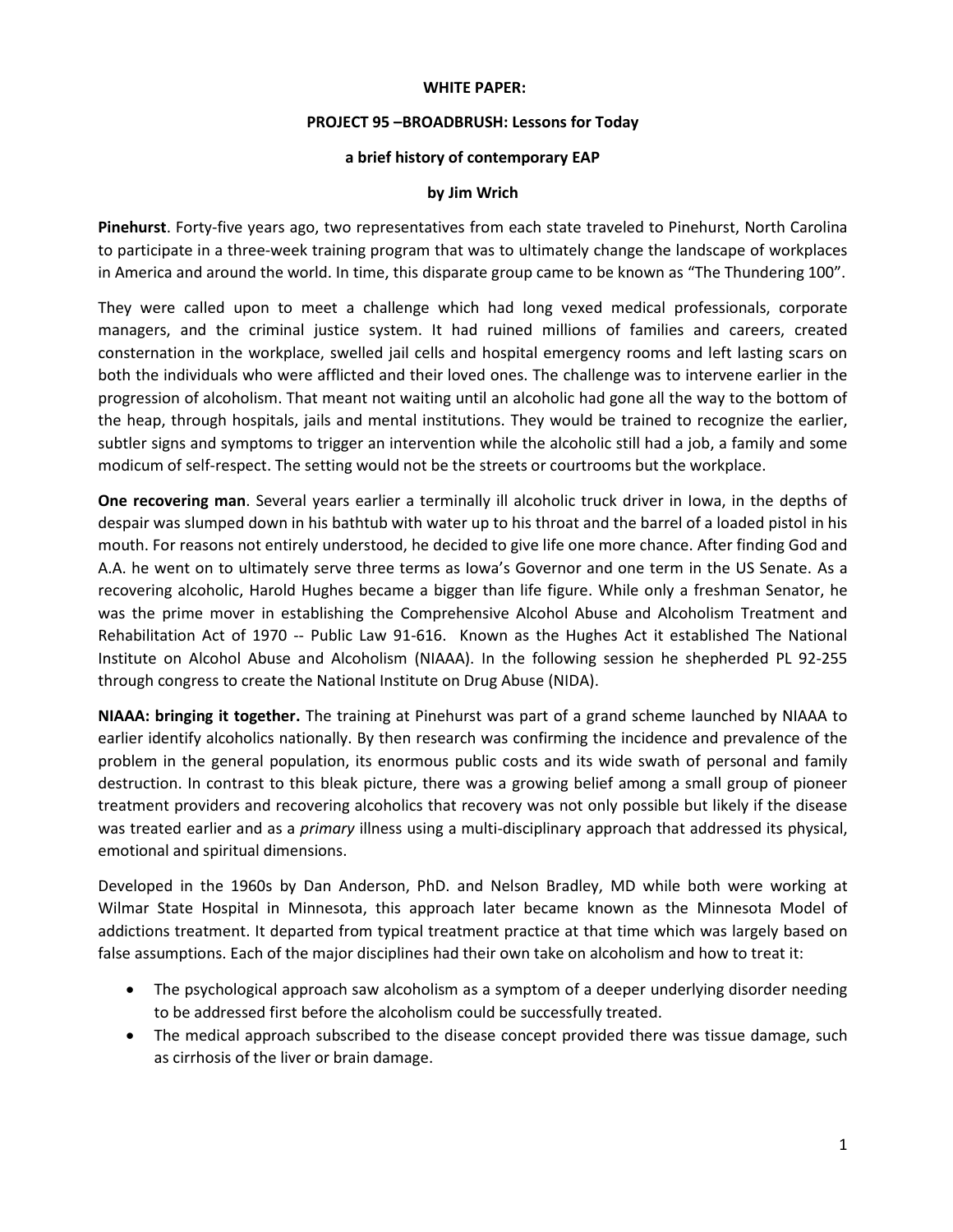- The social work model viewed alcoholism as the result of sociological conditions poor parenting, bad environment, and other factors – all of which were largely beyond the ability of either the patient or therapist to change.
- Finally, there was the psychiatric approach which for all practical purposes viewed alcoholism as a valium deficiency.

All of these methods mistook the effects of the disease for its causes while seeing the alcoholism as second or third in importance behind whatever disorder the practitioner had been personally trained to treat. And that disorder was never alcoholism.

**The multi-disciplinary treatment of addiction**. By 1972 outcome data from Hazelden and other treatment programs began to accumulate on the multi-disciplinary approach that reinforced long held anecdotal information from members of Alcoholics Anonymous: recovery was possible and the right kind of intervention worked. The Minnesota Model utilized all of the essential professional disciplines organized in a coherent protocol. It focused first on alcoholism as a chronic, primary disease and second on the medical, psychiatric, psychological, spiritual, and sociological features which attended it. It also recognized that some people had what would later be termed a comorbid disorder – two or more primary illnesses which exacerbated each other, each of which needed to be addressed if recovery from the others was to be fully realized. When acute medical and psychiatric conditions were present, they were addressed beforehand to avoid a crisis and better enable the patient to respond to the alcoholism treatment protocol.

This protocol translated into a new kind of treatment team that included medical staff, a psychologist, a clinical social worker, a clergy. Most notably, the leader of the treatment unit itself -- was a recovering alcoholic who had been trained in effective counselling techniques and who through first-hand experience was intimately familiar with the ways alcoholics could deceive themselves and others in order to continue drinking. Anderson and Bradley recognized the critical importance of modeling recovery and knew that the experience of a recovering person could not be replicated in a classroom.

**From the streets to the workplace.** Prior to Pinehurst, NIAAA had put together a crack team of professionals and lay people who really understood the disease of alcoholism and how alcoholics were accessing both A.A. and formal treatment. Self-proclaimed as "The Dirty Thirty" one member was Don Godwin who was to become the Chief of the Occupational Programs Branch of NIAAA. In the forward to my first publication "Project 95-Broadbrush", he wrote:

"The statistics are staggering and, sadly, the increased number of people becoming afflicted each year exceeds the number…who begin a recovery program for the first time." He continued, "Unfortunately, A.A. and other programs have no choice but to deal with people who have reached the acute stages of the illness because our current system takes so long to identify the problem. The reason…is that fewer than five percent of the alcoholic population fit the skid-row derelict stereotype which is the current image the general public has of an alcoholic."

He went on to say that the employment setting offered a new approach which could provide the earlier identification so badly needed. The premise was that only five percent of alcoholics were on skid-row, the other 95% were in the workplace, thus the term "Project 95." More important was the belief that by the time someone had lost their family, health, job and often their freedom, they had largely lost their motivation to stop drinking even if they realized it was slowly killing them.

Of all the referral resources – family, friends, clergy, medical professionals, therapists, courts – far and away the one which "The Dirty Thirty" considered most promising was the employer. For starters, the last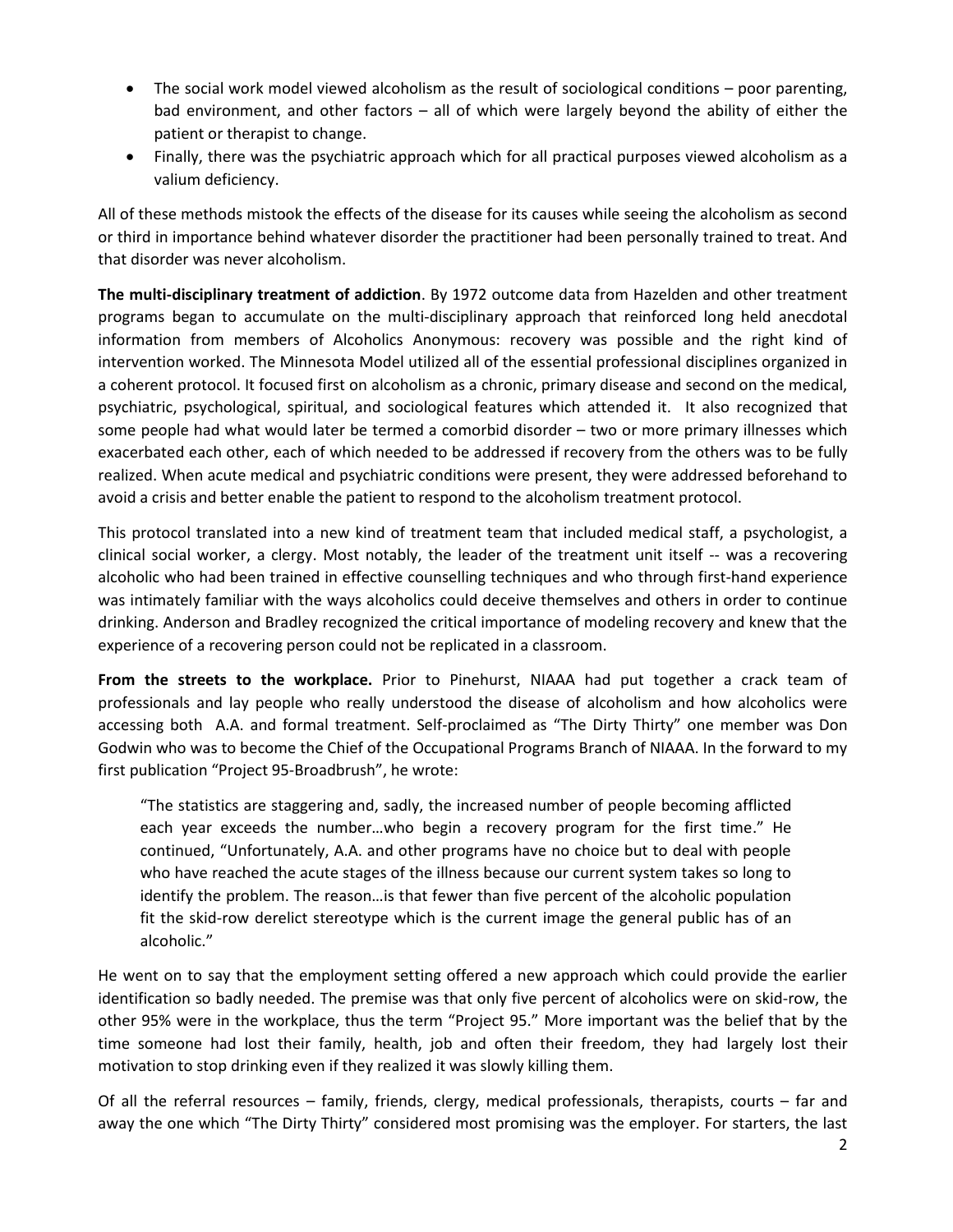thing an alcoholic wanted to lose was his job because it not only represented the last vestige of self-respect but provided the money needed to continue to drink. Moreover, the disease had often progressed to the point that there were serious money problems. With the prospect of getting fired, the idea of quitting drinking became more palatable and the involvement of a recovering person in the workplace helped light the lamp of hope.

The employer, on the other hand, had a vested interest that other institutions such as courts and churches did not have – the bottom line. As the research rolled in, the impact of alcoholism on corporate profit was stunning. On the level where the work was performed, enlightened managers and their union counterparts had long recognized that a small percentage of employees were causing the preponderance of their headaches. Usually excessive drinking was involved and customary disciplinary measures seldom yielded a permanent solution. Most importantly, the structured characteristics of the workplace provided defined boundaries which employees without personal problems could work within, but which alcoholics found increasingly difficult to navigate.

So there we were at Pinehurst, roughly one hundred of us. NIAAA offered Single State Agencies created by the Hughes Act grants of \$50,000 per year to fund two Occupational Program Consultants, one for the private sector and the other for the public employers. About half of us were recovering alcoholics who knew a lot about alcoholism and little about anything else while the other half were professionally trained—nurses, clinical social workers, psychologists, MAs in counseling, medical doctors -- who knew a lot about a wide range of personal problems but very little about alcoholism.

**Getting acquainted.** At first, there was competition and suspicion with each group enamored of its own rectitude and painfully eager to teach the other what it absolutely knew they needed to know. This was especially true of the recovering folks, of which I was one. It may have been the only place on earth where a group of drunks could feel superior to professionals and we were enjoying our moment. When we had been in the throes of our disease, many of us had personally experienced the futile efforts of professionals untrained in alcoholism. We were true believers: We knew that we knew! And we certainly knew that they didn't know. On the other hand, some of the professionals had trouble fathoming how anyone could even dream of sending an unpolished motley crew like us out to meet captains of industry.

Fortunately, we had a splendid leader who saved us from ourselves. A silver-haired father figure who was the Acting Chief of the Occupational Programs Branch of NIAAA, Will Foster, was a recovering alcoholic himself and read the scene perfectly. A few days into the training, he addressed "... the alkies in the room …" at a plenary session. Noting our "… superiority complex …" and using biological terms that had no medical significance, he told us to knock it off. He told us that we were experts only about our own recovery. With greater refinement, he also told the professionals to learn from the alkies because, theories aside, we had "… been there …" They needed what we had to offer – our experience, strength and hope - and above all our commitment. And, no course of study could impart that to them.

There is nothing like a good shot of humility to clarify things and engender appreciation for the views of others. We jelled as a group and the divisions evaporated. Together, we developed the quiet sense of urgency that is felt by recovering people who know what the end will be for the suffering alcoholic who struggles in a downward cycle trying to use their own unaided will to reduce the consequences of their disease. We couldn't be casual about alcoholism – untreated a tragic end was inevitable. At the same time, as a group we broadened and deepened our awareness of the many psychiatric and social factors that would affect our main objective to not just get a person on the road to recovery but to keep them there. This would require dedication and a depth of study that went beyond any narrow, personal anecdotal experiences.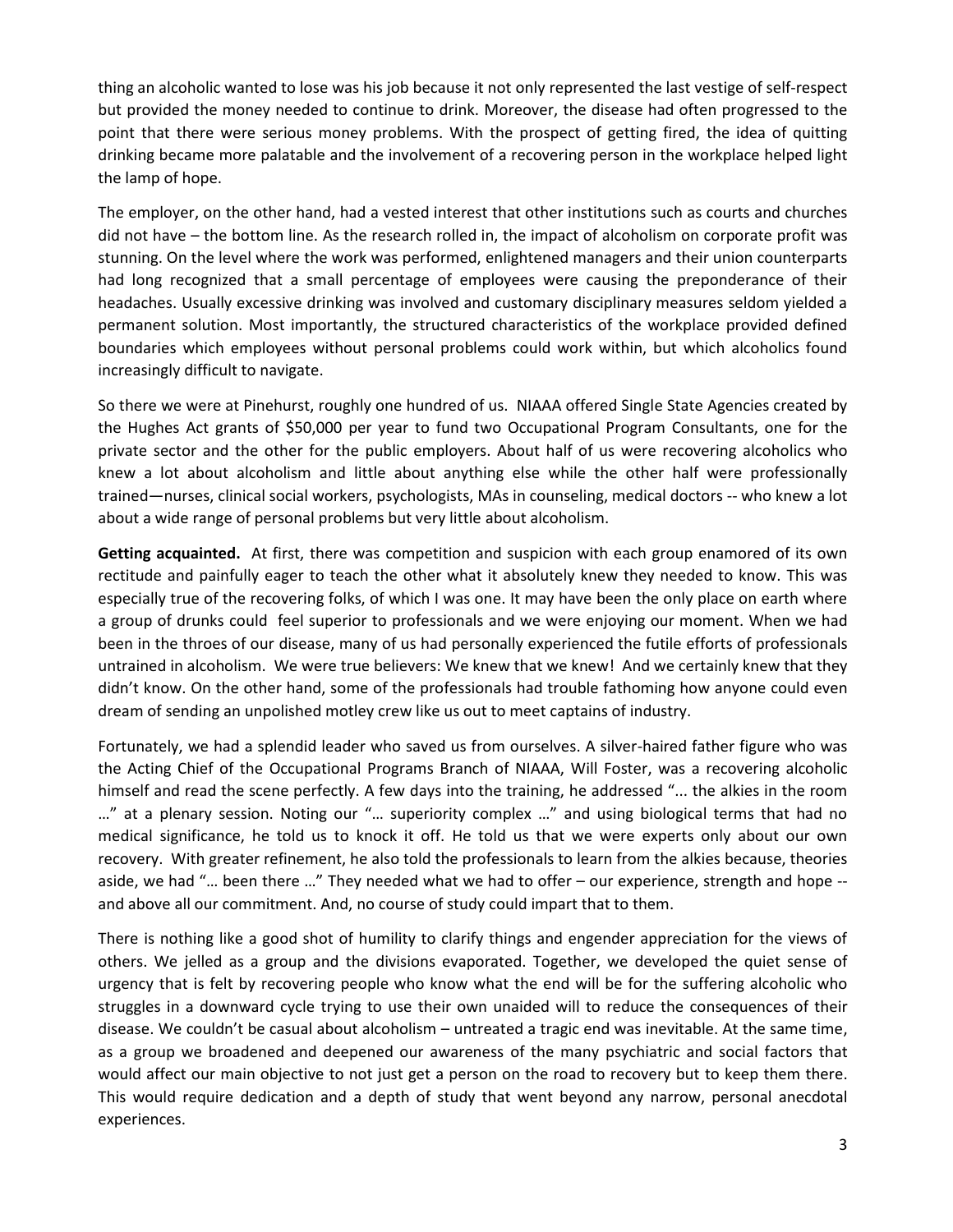Above all, we needed to be professional, and we had great instructors from labor, industry and the field of alcoholism who pointed us in the right direction. Looking back, we were giving each other the best we had of ourselves. By the time we completed our formal NIAAA training 18 months later in New Orleans, we had become so close that we didn't want it to end. So we formed OPCA – the Occupational Programs Consultants Association – which met as a group for many years thereafter at the annual EAPA convention.

**The challenges and the excitement.** In the months and years that followed we addressed many crucial questions all the while sharing what we were learning through direct experience. Paul Roman, a young Ph.D. from Tulane University, followed our progress from the beginning and developed what was to become the CORE technology for the field. It was ultimately incorporated into the program standards of both professional associations, EASNA and EAPA. In 1972, led by Maryland and Minnesota, state legislatures began to mandate treatment of alcoholism, drug addiction and mental health issues. Until then, insurance companies refused to cover "mental and nervous disorders" and alcoholism was one. And in 1974, the Joint Commission on Accreditation of Hospitals promulgated alcoholism treatment standards which brought respectability to the treatment field.

**Alcoholism only or something more.** The first major issue we wrestled with at Pinehurst and throughout the 1970's was the type of program we would promote. A number of companies had tried with varying degrees of success to address workplace alcoholism by training first line supervisors in the signs and symptoms of the disease, using them to intervene directly and to refer those whom they thought were alcoholics to an in house recovering AA member. Pioneered by companies such as Dupont and Eastman Kodak, which had experienced the remarkable transformation AA could make in a person's life, this approach was known as a "Straight Alcohol Identification Program."

As time passed, it became apparent that while dramatically helping some alcoholics there were problems with this strategy. First, supervisors were hard to train and it didn't last long. It wasn't a natural part of their function as managers. They did not have occasion to use what they had learned often enough to get good at it. Not wanting to "accuse" someone of being alcoholic, they usually waited until late stage symptoms emerged. Then, in spite of the training, the decision to intervene was largely subjective and its implementation was inconsistent. Supervisors with strong religious beliefs regarding drinking might see a problem everywhere, while those who had a drinking problem themselves did not see it anywhere. Of equal importance, even though alcoholism afflicts employees from top to bottom in an organization, no one above the first line supervisory level was ever identified. First line supervisors simply do not confront senior executives on personal matters. Finally, threatening to fire someone because of a medical condition was illegal and led to the possibility of a lawsuit or union unrest.

Eventually the strategy moved towards identifying job performance and attendance problems and using these as the trigger to refer people. We thought supervisors would be comfortable in an area consistent with their natural role. More than anything, the appearance of a "witch hunt" could be avoided. Referred to as the Job Performance Alcohol Identification Program, it too was fraught with problems. Supervisors were admonished not to diagnose alcoholism or even discuss it but to stick strictly to job performance. But, the person to whom they were to refer the employee was an alcoholism paraprofessional. Moreover, it didn't take into account that not all employees with performance problems suffered from alcoholism – in fact, at least half did not. But there was another alternative presented to the OPCs at Pinehurst.

**An enduring model.** The Mineral Mining Division of Kennecott Copper Company in Ogden, Utah had pioneered a different approach. With a program called Insight headed up by Otto Jones, they focused strictly on job performance but the referral was made to Otto, who was a licensed clinical social worker and had deep knowledge of alcoholism. Supervisors focused on job performance and attendance and if regular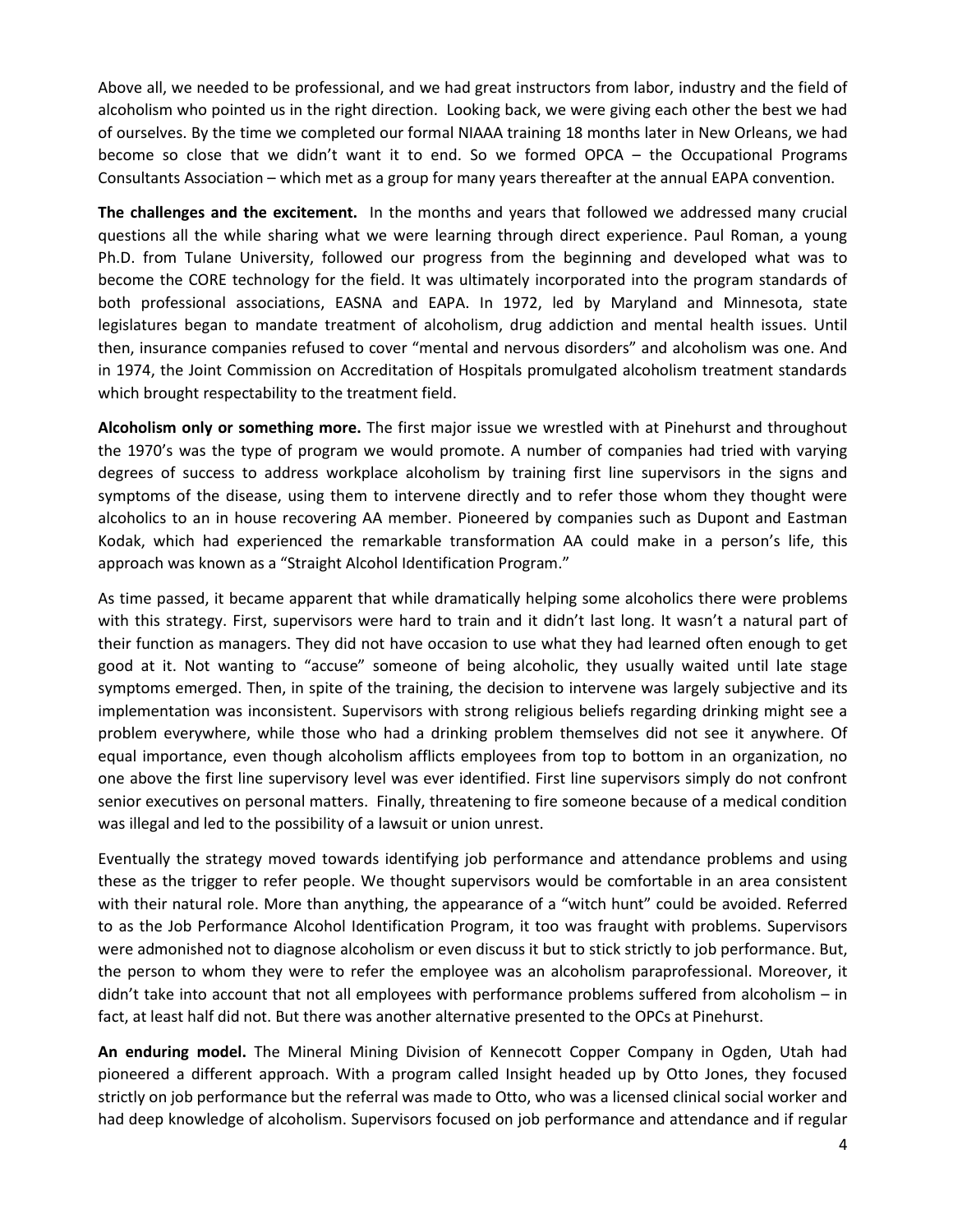disciplinary measures failed to correct the situation they referred the employee to the Insight program. Then Jones made a differential diagnosis and referred the employee to appropriate care in the community. By not affixing an alcoholism label on the program it didn't carry the stigma of previous workplace efforts. Otto found that about half the time the problem was alcoholism but with the rest of the participants it was some other disorder. However, utilization was so much higher than in the straight alcoholism programs that in absolute numbers, Insight was reaching more alcoholics.

Equally important, Otto wanted to know what difference Insight was making to the company. The overall improvement was stunning: a 52% reduction in absenteeism, a 74.6% decrease in weekly indemnity expense, and a 55.4% decrease in medical surgical costs. A few participants got worse and some stayed the same but a significant majority -- 77% -- improved across the board. The savings added up to several times the cost of the program. Years later when I was Director of the EAP at United Airlines (UAL) we found similar results and while about 40% of the participants had a substance use disorder, they accounted for the lion's share of cost savings. Our benefit to cost ratio for the program overall computed to a 7 to 1 over 5 years based on pre-post absenteeism alone.

Without discarding the Job Performance Focused Alcohol Identification approach, NIAAA advocated for the Broadbrush approach as well. OPCs were encouraged to propose whichever concept an employer was willing to adopt. Overall, Broadbrush emerged as the solid favorite. But it didn't happen without a prolonged battle within the field - the Executive Director of National Council on Alcoholism lead the charges against the Broadbrush approach. In short, he didn't like the name and didn't believe it would identify alcoholics. But, behind the scenes others at NCA supported the concept, Ross Von Weigand among them. When I asked him about titling my first book "The Employee Assistance Program" he said, "It won't turn anyone on, but it won't turn anyone off, either." The name stuck.

**Accountability**. During the course of our training from NIAAA, we tackled other thorny issues, the most important of which was how we would know whether or not we were really doing any good, not only for the individual but for their employers and unions. The two major markers were recovery and participant utilization, which we referred to as penetration. We kept it simple. If 10% of the workforce suffered from alcoholism, we asked how long it should take to identify and refer a number equivalent to that population at risk. At that time the US economy was largely industrial and turnover was much lower than it is in today's predominantly service sector economy. So we informally thought the period should be about 5 to 7 years, resulting in an annual penetration rate of 1.5% to 2.0% per year for alcoholism referrals.

In Broadbrush programs we assumed that mental health and family problems also affected about 10% of the workforce so another 1.5% to 2.0% should be added to the utilization rate. Thus, many of us adopted a first- time annual employee utilization rate of 3% to 4% as a benchmark. This computed to about 30 to 40 first time employee referrals per year per 1000 employees, with 15 to 20 being assessed alcoholic. In addition, we believed a significant number of family members should be served. Turning to recovery, the Hazelden data indicated that a 50% benchmark first time continuous recovery rate after one year with improvement in life functioning and life style was a safe expectation for employed alcoholics and many of us adopted that as a goal. Later Norm Hoffman, PhD. began an illustrious career at CATOR, an addiction treatment outcomes research firm in St. Paul, Minnesota. He developed a data base of 75,000 adults and 11,000 adolescents which continued to show that recovery was likely in a majority of cases if the right type, length and level of treatment was provided.

It took a while longer to empirically document the benefits for employers but eventually Benefit to Cost Analysis were developed. Until then the Insight data was the gold standard for many of us as we traveled our states talking to corporate and union leaders. Equally important were the positive anecdotal reports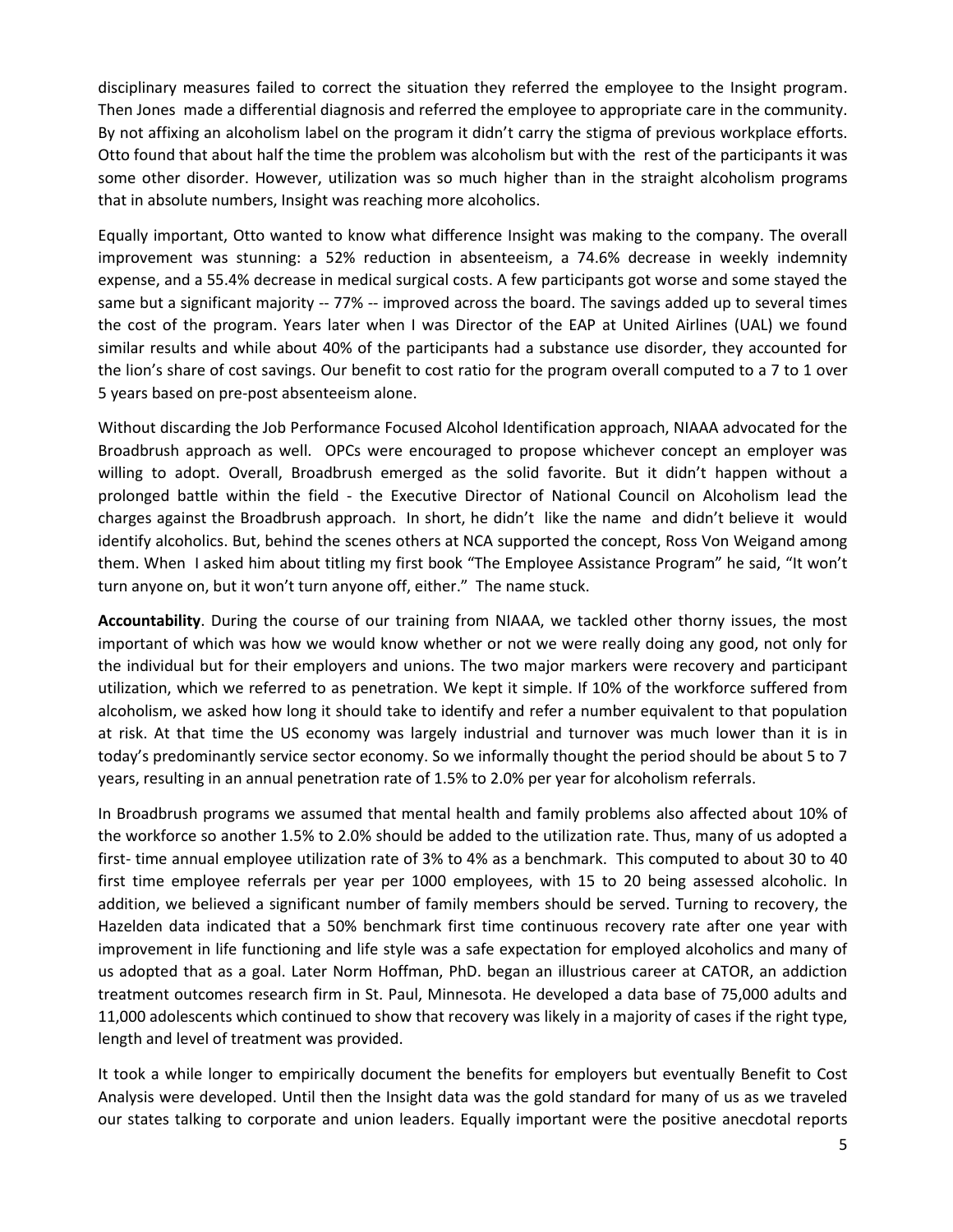from supervisors and union reps along with a reduction in grievances and labor unrest. These satisfied even some of the most conservative managers as the Thundering Hundred implemented programs around the country.

We also thought it was important to declare what a Broadbrush program was *not.* It wasn't industrial social work, industrial psychology or industrial medicine. It wasn't a treatment program or in-house AA. It was neither a place to coddle poor performers or to trigger punishment. Persuasion not coercion was the key. The earliest definition of what Broadbrush was "… a labor-management control system designed to earlier identify problem employees when their problems impair job performance and motivate them to receive assistance to resolve the problem." As time passed this definition was refined and methods were developed to attract and assist employees before their problems adversely affected their performance.

**The heart of the program: A and R**. Finally, and most importantly, was the role and function of the person to whom employees with problems would be referred. With straight alcohol identification and referral programs the answer was easy: Usually it was a recovering alcoholic trained in motivational interviewing. But, in Broadbrush programs the role and credentials were more complex. Someone who knew how to identify and refer alcoholics was still essential, but they also needed to have sufficient familiarity with a host of other mental health, family and concrete issues to make an accurate assessment and an appropriate referral. Technically, they needed to professionally perform three tasks:

1.) accurately assess a broad range of issues distinguishing between presenting and primary disorders,

2.) bring the issues forth to the attention of the participant in a way that didn't cause them to run out of the room, and

3.) persuade participants to take action that they would not have been able to take on their own, without resorting to illegal leverage tactics by threatening their job if they didn't comply.

One task we did not believe they should do was the treatment itself. We did not believe a single therapist could be competent to treat all of the disorders a Broadbrush program would attract. Moreover, if they got bogged down in delivering the direct care, we were concerned that they would not have time to handle new participants or the all-important follow-up and continuing care, which for chronic issues could include weekly sessions for a period of time.

We initially referred to them as Motivational Interviewers and later Assessment and Referral (A and R) resources. Very few professionals and virtually no recovering people were ready made for this role. While several dozen had emerged from the original Thundering 100 and the following group of NIAAA trainees, these numbers were miniscule in comparison to the hundreds and then thousands of workplaces that would eventually develop what were to become known as Employee Assistance Programs.

**Mountains and valleys.** By 1975, we were riding high. Dozens of Fortune 500 companies were installing programs, insurance coverage was increasing, testimonials abounded, and positive data was accumulating. One might have believed that Broadbrush programs would always be a source of help for large numbers of alcoholics and other addicted people given their original objective, the support of NIAAA as the principal funding source, the initial makeup of the OPC group, the name of the field's first professional association (The Association of Labor and Management Administrators and Consultants on Alcoholism-ALMACA), and the fact that some of the most compelling BCR data was based on the recovery of alcoholics. Unfortunately, a number of conditions and events evolved over the years that militated to the contrary.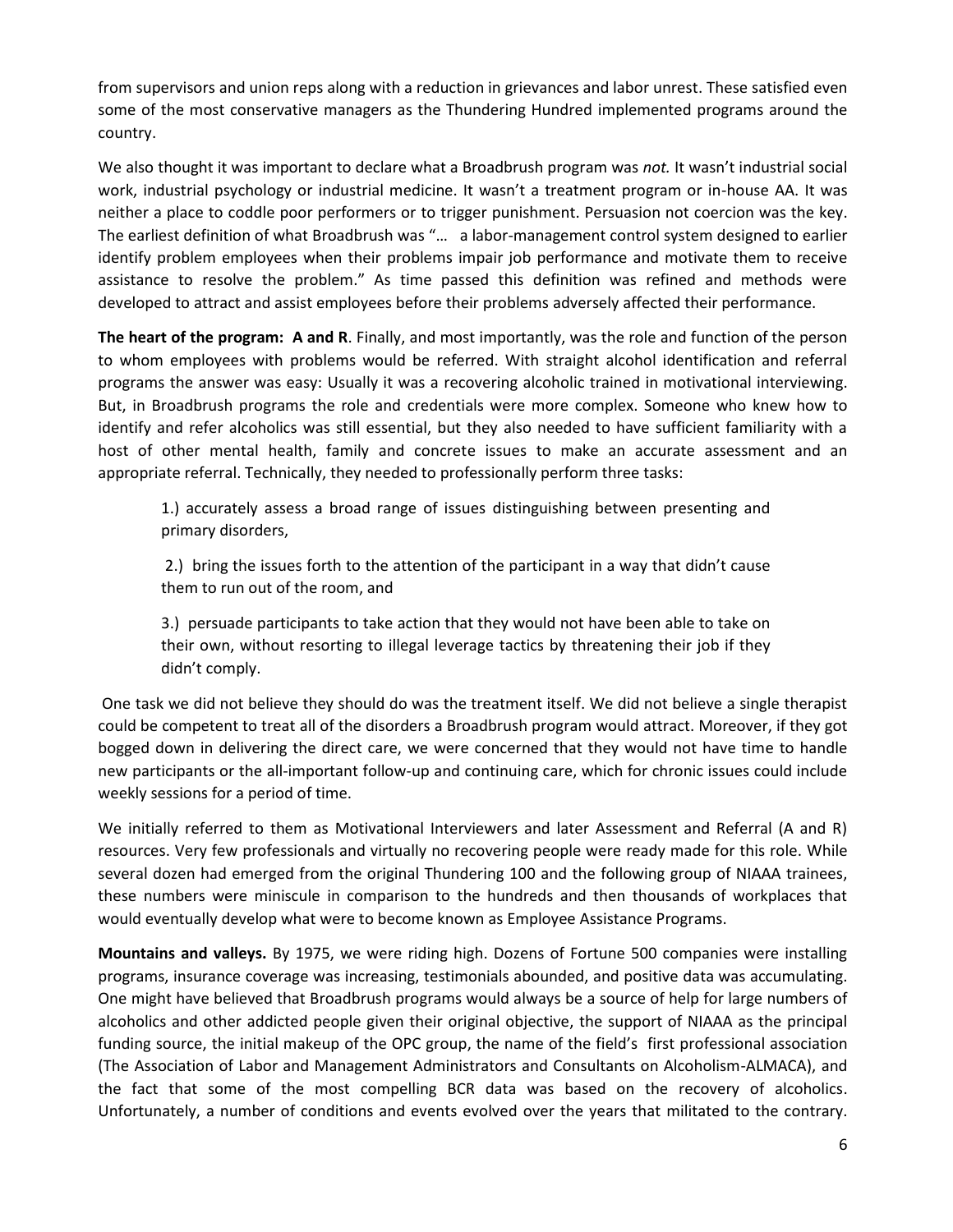Many great in-house Broadbrush programs – by then known as EAPs -- did emerge such as those at Burlington Northern Railway, Bank of Montreal, Amoco and United Airlines and a group that became known as the Employee Assistance Roundtable. But as the years passed such programs became fewer and farther between and the alcoholism focus was all but lost in many of them.

Over the years, I have completed performance audits of dozens of EAPs. In some the rate of Substance Use Disorder (SUD) referrals is where we as OPCs thought it should be, about 1.5% to 2.0% of the employee population per year, first time participants. But in many programs the penetration into the alcoholism population had fallen to less than the incidence of the problem in the general population, barely one-fourth of the standard we had set for ourselves in the mid-70s. Yet, the disease certainly hasn't disappeared. Since Don Cahalan's landmark study, "American Drinking Practices" in 1967 through present day studies published by NIAAA, the rate of alcoholism and other drug disorders has remained at about 9 percent, or 1 in 11 in the general population, with men being higher than women. So, the question is, "What happened?"

The evolution of the Insight program provides a striking picture of what was to occur in the EAP profession. Ever the entrepreneur, Otto Jones created a company, Human Affairs International (HAI), and began providing Insight to other employers on a contract basis. Starting small, the company grew as the EAP concept caught on around the country and by the mid 1980's HAI was providing services to some of America's largest companies. The need for competent assessment and referral staff surged. The problem was that few of them had Otto's skills as both a clinical social worker *and* an expert in recognizing and intervening in alcoholism. Otto preferred MSW's but like virtually all other health professionals, few had been trained in addictions and virtually none in the A and R function. In the beginning, Otto himself trained them. But when HAI grew into a national organization it had to contract with hundreds and then thousands of MSWs and other professionals nation-wide in order to demonstrate to prospective customers that it had a sufficient national network to service their multi-state workforces. Otto couldn't train them all.

**Filling a gap and creating an industry.** In the meantime, a couple of bright young innovators, Carl Tisone and Richard Hellan in St. Louis formed PPC Worldwide Service in 1975, which became the world's largest commercial EAP provider. Recognizing how few companies had adequate mental health benefits, PPC offered a unique approach in which their own contracted EAP counselors would provide brief therapy to employees. In essence, those charged with assessing and referring were doing the treatment themselves. Since some employers had more extensive mental health benefits than others, PPC provided service options based on numbers of EAP sessions ranging from 3 to 10. This was a great model for some problems such as financial, legal, family and marital for which brief therapy was appropriate. But, because brief therapy isn't generally suitable for most chronic issues including addictions, PPC's policy was to refer participants with those issues to outside addiction treatment resources unaffiliated with PPC.

As national EAP referral networks were formed many individual A and Rs served multiple providers. Very few had the kind of training necessary to recognize and refer employees with alcohol problems. Instead, standard practice began to focus on the presenting problems, such as the marital, family and financial issues which can be caused by addiction. But, addiction itself was not generally addressed unless presented, which was rare. Experience has shown that A and Rs must be trained in how to effectively inquire about addiction to break through the denial inherent in the condition. This starts by asking *every* referral about their personal and family background regarding drinking and drug use patterns.

Other commercial EAP providers sprang up. Some addictions treatment centers that had been receiving referrals from in-house EAPs staffed largely by recovering alcoholics decided to get into the EAP business themselves so they could channel referrals into their own treatment programs. Many EAP professionals considered this to be a conflict of interest that could compromise the integrity of the A and R process. The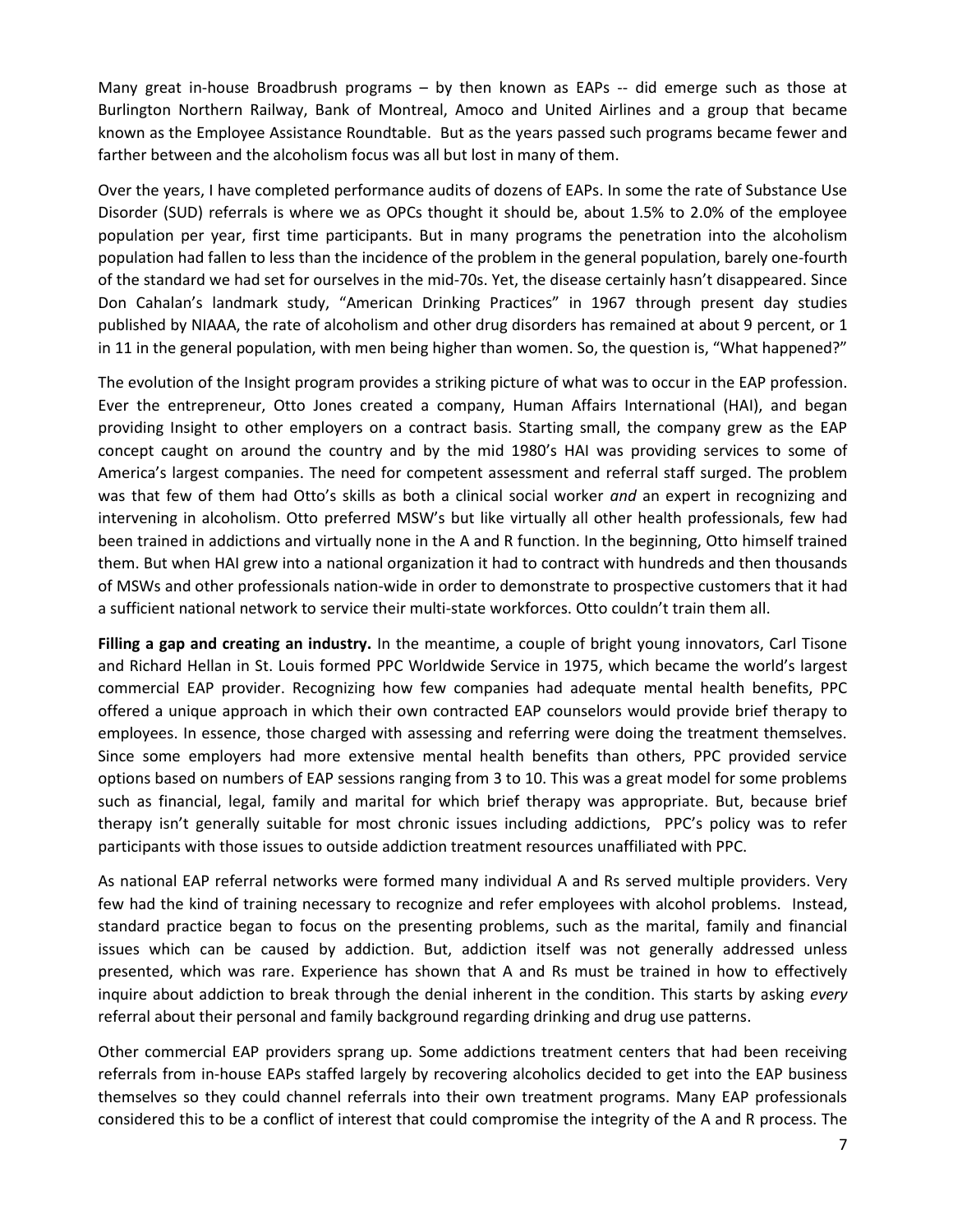most logical group to protest would have been ALMACA, the field's only professional association at the time. But ALMACA itself had a conflict. Always strapped for money, a major source of its income was its annual conferences where most of the exhibitors and many attendees were sponsored by treatment centers. I recall having commented to Tom Delaney, who was the Executive Director of ALMACA, that I feared we would someday find that half of the EAPs were owned by treatment organizations trying to put everyone into inpatient treatment while the other half would be owned by insurance companies trying to keep everyone out. By the mid 1980's most employees that had access to an EAP worked for employers that had contracted for service with a commercial provider.

**It's gotta be easier than that**. There were exceptions to the commercial or external EAPs as they were called. At UAL in 1978 we developed an in-house service that was widely recognized by ALMACA and others as one of the premier programs in the field. About 40% of the referrals were for alcoholism and other drug issues. Many organizations sought our consultation. But, when we described the arduous 3-year task to implement the program for 50,000 employees, including 160 two-and-one-half hour training sessions for 4000 key management personnel up through and including the CEO, most EAP inquirers opted for the "turn-key" service of a large commercial provider. Soliciting proposals and managing a contract was much easier than the hands-on implementation and management required of a Director of a large in-house program and it involved little direct hiring of A and R staff or key employee orientation and training. But, unfortunately, the Assessment and Referral resources were largely untrained in addictions.

With rare exceptions, such as Dr. Dale Masi's program at the University of Maryland, schools of social work, psychology and medicine taught virtually nothing about alcoholism and drug addiction. And they certainly did not teach students how to intervene in the way an A and R needed to in order to function effectively. At UAL we found that in filling one A and R position, it was necessary to interview on average 10 candidates, and getting those 10 required weeding through more than 50 resumes. The worst fears of the OPCs and organizations such as NCA were beginning to be realized. Literally thousands of therapists untrained in alcoholism and effective assessment and referral techniques were becoming the heart of the EAP world.

**Trouble brewing in paradise**. Compounding the problem, the field of addictions treatment was coming under attack. Free-standing residential programs like Hazelden and the Caron Foundation (Chit Chat Farms) charged between \$75 and \$100 per day for treatment, or \$2000 to \$3000 for a 30 day stay. However, the hospital based programs were charging about \$250 per day and addictions treatment suddenly became a god-send for hospital administrators. The "Baby Boom" had been followed by a "Baby Bust" and hospitals all around the country had empty maternity wards. An enterprising organization, Comp Care, stepped up to solve two problems: the increasing numbers of empty hospital beds and the insufficient numbers of alcoholism treatment services. They developed a "turn-key" addiction treatment program that they sold to hospitals for \$65 per bed per month, including staffing, the treatment protocol, training, supplies and profit. Within 3 months a hospital could have a fully operational addictions treatment program that might otherwise take a year or more to develop. Equally important, they could sell a service that cost \$65 a day for \$250 to \$300. And, because they were a hospital, insurance companies readily paid the tab while often denying reimbursement to the free-standing residential programs.

As the commercial EAP industry developed, commercial addictions treatment chains also sprang up. In addition to Comp Care, companies such as Parkside Medical Services developed national chains of rehab programs using the Lutheran General program founded by Dr. Bradley in Park Ridge, Illinois as the model. But these companies could not develop new treatment programs fast enough to dominate the industry so they bought up existing freestanding programs and by 1988 grew to more than 2000 beds nationally. In the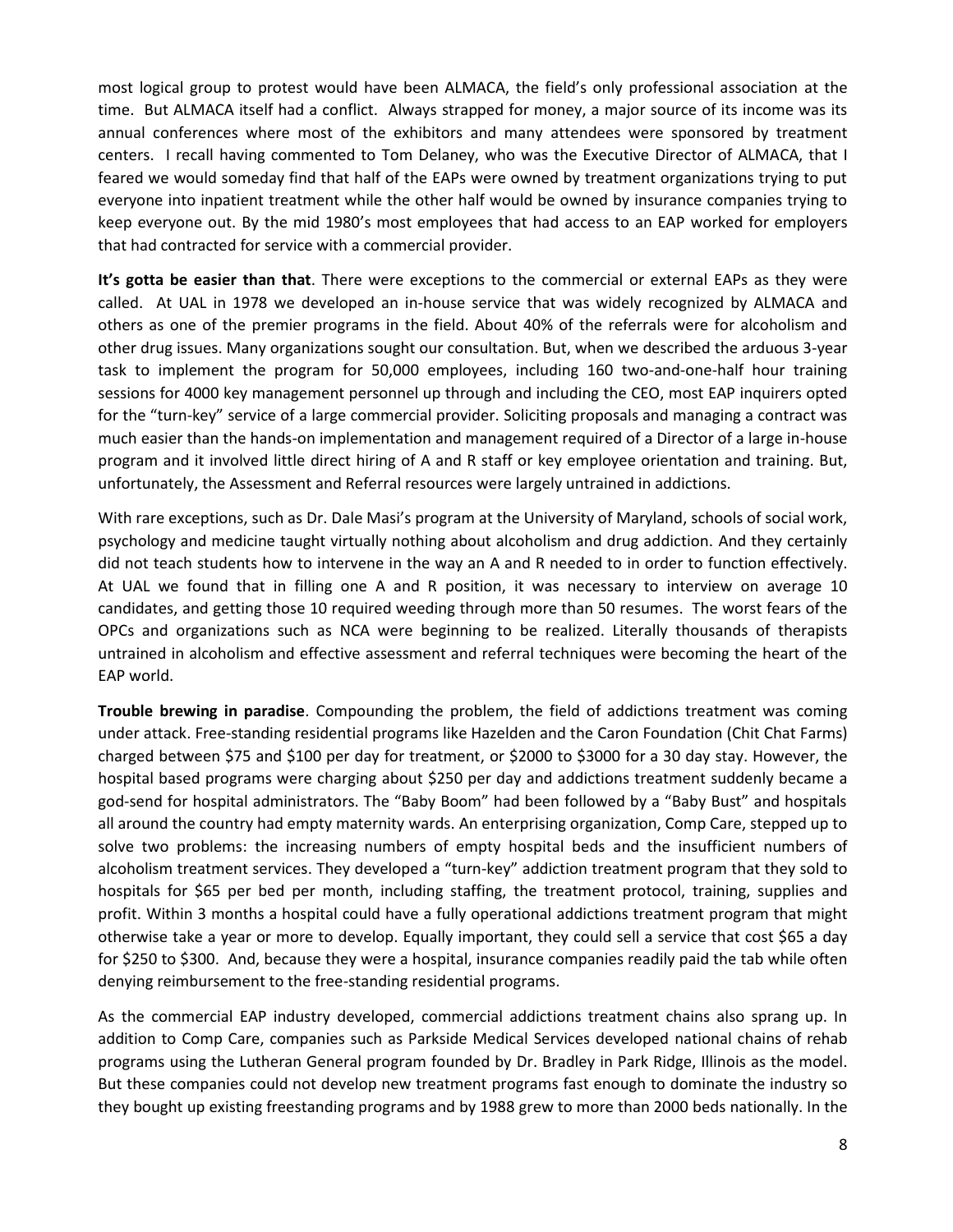acquisition process layers of bureaucracy were added to what had been reasonably priced services, driving up the cost of care without necessarily adding value or improving outcomes. To their credit, some conducted outcome evaluations on their patients but the results at \$8,000 were about the same as Hazelden had found under Dan Anderson in the early 1970s before it had been accredited by JCHA and was charging only \$28 per day.

By the late 1980s many larger employers had become self-insured and the benefit managers who had become more directly responsible for containing costs were not happy with the price escalation. With very few reasonably priced free-standing programs still in existence after all the mergers and acquisitions, typical residential addiction treatment costs passed the \$10,000 mark and a few soared over \$30,000. Benefits managers rebelled. Today, many cost double that amount. In the meantime, residential recovery centers such as the Retreat in Wayzata, Minnesota, are getting comparable outcomes for \$5,000 to \$7,000.

For years overall health care costs had been increasing at 2 to 3 times the rate of inflation and represented an ever- increasing share of the Gross Domestic Product. In 1985, our firm began comparing health care costs to corporate profits and by 1988 the total net income of the Fortune 500 Industrials was eclipsed by their employee health care expenses. Many group insurance plans had only recently begun covering treatment of addictions and mental health and, with a baseline of near zero, quite naturally these claims increased at the fastest rate. They represented the low hanging fruit for the cost cutters. Benefit managers began to realize that health insurance companies had a vested interest in cost escalation because their administrative expense and profit margins were pegged as a percentage of claims. Many had already enlisted Health Maintenance Organizations (HMOs) which assumed the risk at a fixed, multi-year fee. But an HMO's scope was limited to medical-surgical care, and unlike alcoholics or those suffering from depression, beneficiaries complained loudly when the service they needed was cut back.

**The new treatment boss.** In the early 1990s a counterpart to medical HMOs came on the scene which carved-out mental health and addiction treatment: the Managed Behavioral Health Organization (MBHO). They too accepted contracts at risk. Studying a company's claims data, they calculated the total cost for mental health and addictions, agreed to a firm fixed priced contract at roughly 70% and took over the assessment and treatment. With one of the most expensive components being the standard 30 day residential care for addictions, our own retrospective audits disclosed a non-random pattern of denial of treatment for alcoholism and drug addiction. In one case, a large employer was on a path to spending 10% of its total employee health care costs, or \$20 million, over the following two years for mental health and addictions treatment. The MBHO accepted a contract for \$14 million and proceeded to spend a little over \$5 million for actual care and virtually no one in a group of 50,000 was referred to residential or inpatient chemical dependency treatment. The outcry from the unions and employees led some employers to conduct audits but most were satisfied to weather the storm of criticism and enjoy the short- term gains.

For a period, EAPs and MBHOs competed directly in the workplace, with the MBHO vetoing EAP referral decisions. But that ultimately went by the boards. In building their businesses, MBHOs accelerated growth by rapidly acquiring commercial EAPs, securing their customers and upselling them managed behavioral health products at a much greater cost *but* with the promise of reducing the overall mental health expenditures. Two of the largest commercial EAP firms—Human Affairs International and PPC were swallowed up along with several others. In justifying denial of care practices the MBHO's touted studies that purported to prove that outpatient care was as effective as residential care for addictions treatment. This wasn't what the research of Hoffman and others showed but it was welcome news to benefit managers and independent practitioners.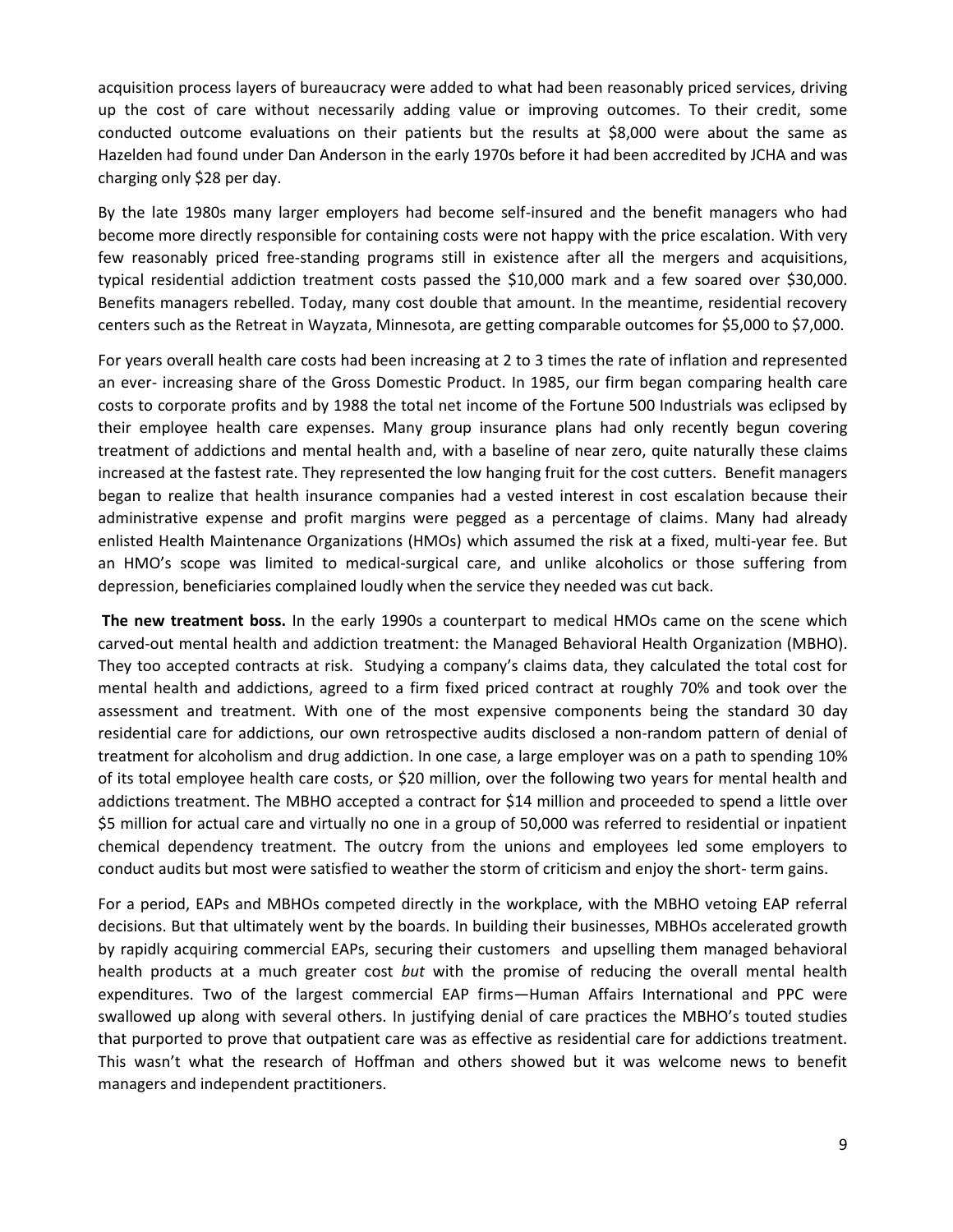It was true that few alcoholics needed 30 days in an acute care hospital. More typically, at UAL we found that about 40% of participants suffering from addiction needed primary residential care. Unless there was a serious co-morbid physical or psychiatric issue, the free-standing programs were at least as effective and cost less than half as much. Of the remaining 60%, intensive out patient, small group therapy, one-to-one counseling, and sometimes just AA alone secured excellent outcomes: 72% first time recovery for ground employees; 84% for flight attendants; and better than 90% for pilots and senior management. These recovery rates were far above average and began by providing the right care the first time. Beyond that, the intensity and length of the continuing recovery protocol and family involvement accounted for most of the difference in these outcome rates from the norm. Unfortunately, valid outcome data in the fields of both EAP and treatment began to shrink to nearly nothing as the MBHO's took over. The principal measurement was cost reduction, not recovery, and they certainly achieved that goal largely through denial of appropriate care as the percentage of health care costs represented by substance use disorders and mental health was cut by more than half.

**This stuff should be easy, too.** Compounding the issue further was the Reagan Administration's response to the growing concern about illegal drug use. At a political rally Nancy Reagan picked up on a placard held by a young school girl that proclaimed, "Just Say No!" When the Reagan Administration turned it into a national mantra ostensibly to fight addiction, both the disease and its treatment were trivialized. It led many to wonder whether treatment was even necessary to begin with. Going further and stressing the need for drug testing the clock was turned back even more. The message was clear: "Use will power to solve your alcohol or drug problem and if you don't our drug testing will weed you out." Employers were in a bind: if an employee caused harm or injury in the workplace while under the influence of drugs, the absence of a drug testing program could be used against the company in a liability suit.

**Not only easy, but it's gotta be cheap**. Staffing an EAP with A and R professionals who did face-to-face interviews represented a price to employers that generally ranged from \$1.50 to \$3.00 per employee per month, less than 1% of the cost of health care benefits at that time. At UAL the preponderance of our assessments were face-to-face but because about 10% of our employees worked in remote areas we also needed to conduct some assessments over the phone. Our data showed that about three times as many telephone referrals came back to the program within a year for a different problem than was the case with the face-to-face participants, and a disproportionate number of these re-entries turned out to be chemically dependent.

In the 1990's the "Telephone Model EAP" became popular. One large commercial EAP service built a major part of its business through acquisitions of local and regional EAP providers who conducted face-to-face interviews. After an acquisition, they went to the customers and offered to reduce the price by 50% to 70%, and then converted the A and R process to a telephone model which yielded much greater profits than the face-to-face model. Referrals for alcohol and drugs became even more rare. Being able to read body language is important in differentiating the primary from the secondary issues. Because addiction will seldom be the presenting issue, it can be difficult to recognize even when the person is sitting in front of the A and R. Over the phone, chances are diminished more. However, when an HR manager was led to believe they could have something at \$8 to \$10 per year per employee instead of \$20 to \$30, it seemed like a no-brainer. Besides, no one was keeping score when it came to penetration and recovery rates.

**And, here we are.** There has been an ebb and flow with what EAPs became and they did not all end up the same. Some still do outcomes, follow professional standards and have good utilization rates for addiction. Some try to be "everything to everyone" and have lost sight of the purpose for which EAPs were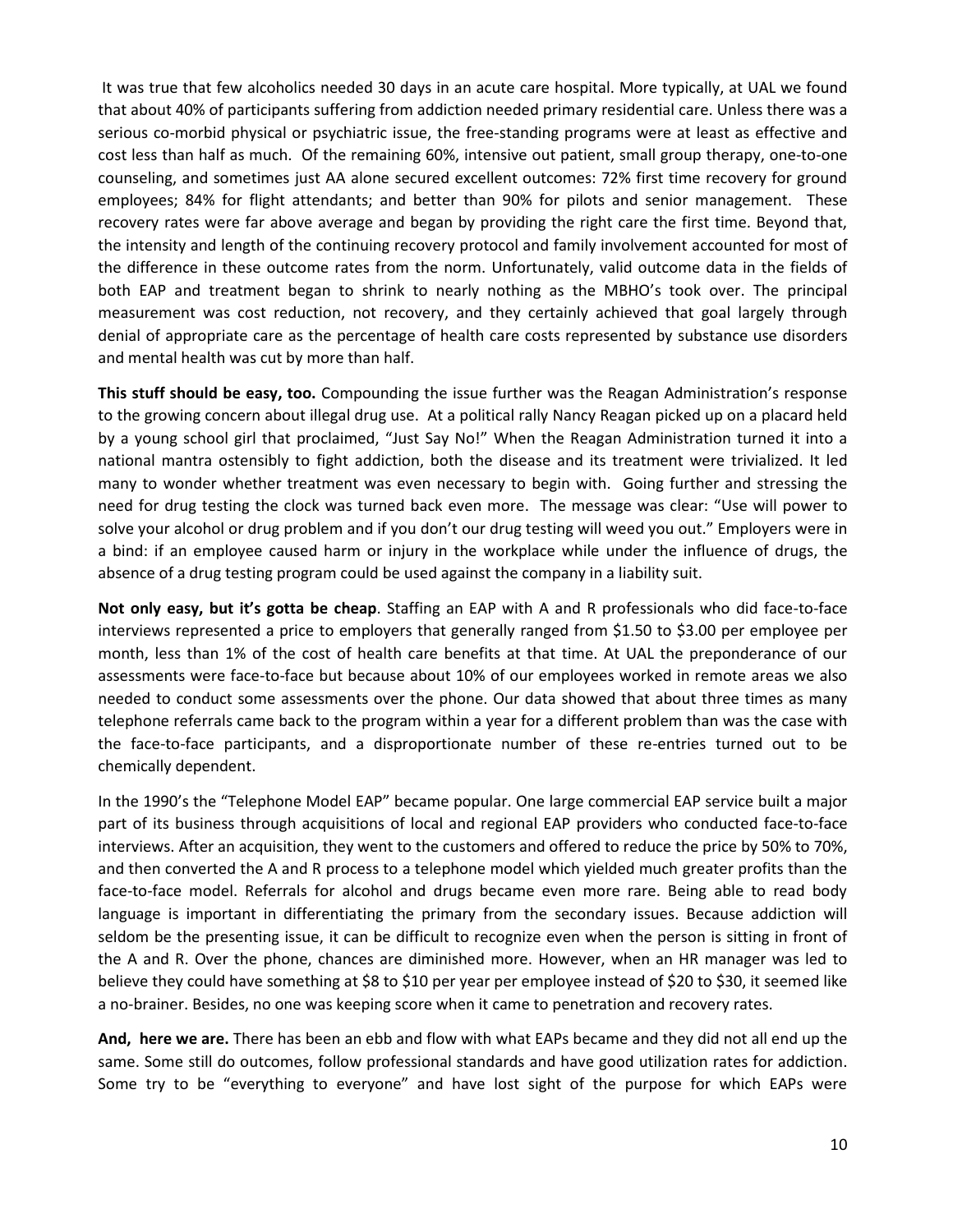established. Others are little more than casual counseling for an array of issues that endear the staff to employees but do not tangibly address the tough issues people face, especially addictions.

It would be easy to simply criticize these developments, especially the monetization of EAPs and treatment. But the truth is, the evolution of EAPs has been like any other movement with a mix of positive and negative results. Today, upwards of 200 million Americans have access to assistance through EAPs that didn't exist when the "Thundering 100" first gathered in 1972. Millions have received help that they would otherwise not have had if not for an EAP. It is highly doubtful this could ever have happened by serially implementing in-house programs. And while far more alcoholics and drug addicts could have been helped, and perhaps should have been had there been better training of staff and fewer compromises in program design and objectives, the fact is that on balance the results have been significant.

**So, what's next?** The current leaders in the EAP field, especially EAPA and EASNA, need to decide whether or not addiction is still important. If so, then there are lessons to be learned and the following might be considered:

- Until health education institutions, especially schools of medicine and social work, get serious about addiction and include comprehensive instruction for their students in how to recognize the disorder and effectively refer patients for a professional assessment and treatment, late stage identification will continue to be the norm and the personal and public costs will continue to mount unabated.
- Until insurance companies acknowledge that effective recovery can be delivered by free-standing recovery programs at less than \$7,000 for four weeks, and reimburse for it, treatment costs will continue to escalate beyond anyone's ability to pay.
- Since very few health professionals are ready made for the A and R position appropriate training is essential. If an A and R cannot distinguish between an early to middle stage alcoholic who shows signs of depression due to ingesting a depressant drug and someone who is clinically depressed and just drinking too much, they cannot competently do the job.
- Unless EAP practitioners are trained to effectively inquire about alcohol and drug use with every referral, assess addiction, bring it to the attention of the afflicted and their families, and refer them to the most appropriate care, the penetration rates for addiction will continue languish at a level that makes a positive benefit to cost ratio nearly impossible.
- In moving the needle to improve a person's life and safeguard the employer's vested interest, the industry standards need to be enforced by employers, audited by qualified representatives of either EASNA or EAPA, and an honest outcome evaluation system must be part of any EAP.
- Finally, the words of Dan Anderson many years ago still hold true:

"You have to love alcoholics in order to work effectively with them."

 Some EAP personnel are capable of this love, others are not. An honest self-assessment is required.

Addiction is more than just a code in the DSM. Now as in 1972, it is a killer that ruins lives, exacerbates a host of other health disorders, fills prison cells, and robs society of its greatest treasure -- a fully realized human life. But, as millions of recovering people will attest, it can be successfully addressed.

The A and R position is more than just a job that offers a clinician a chance to work for an important employer instead of a non-profit social service agency. It is heart of a life-saving workplace system that can be as lonely as it is rewarding.